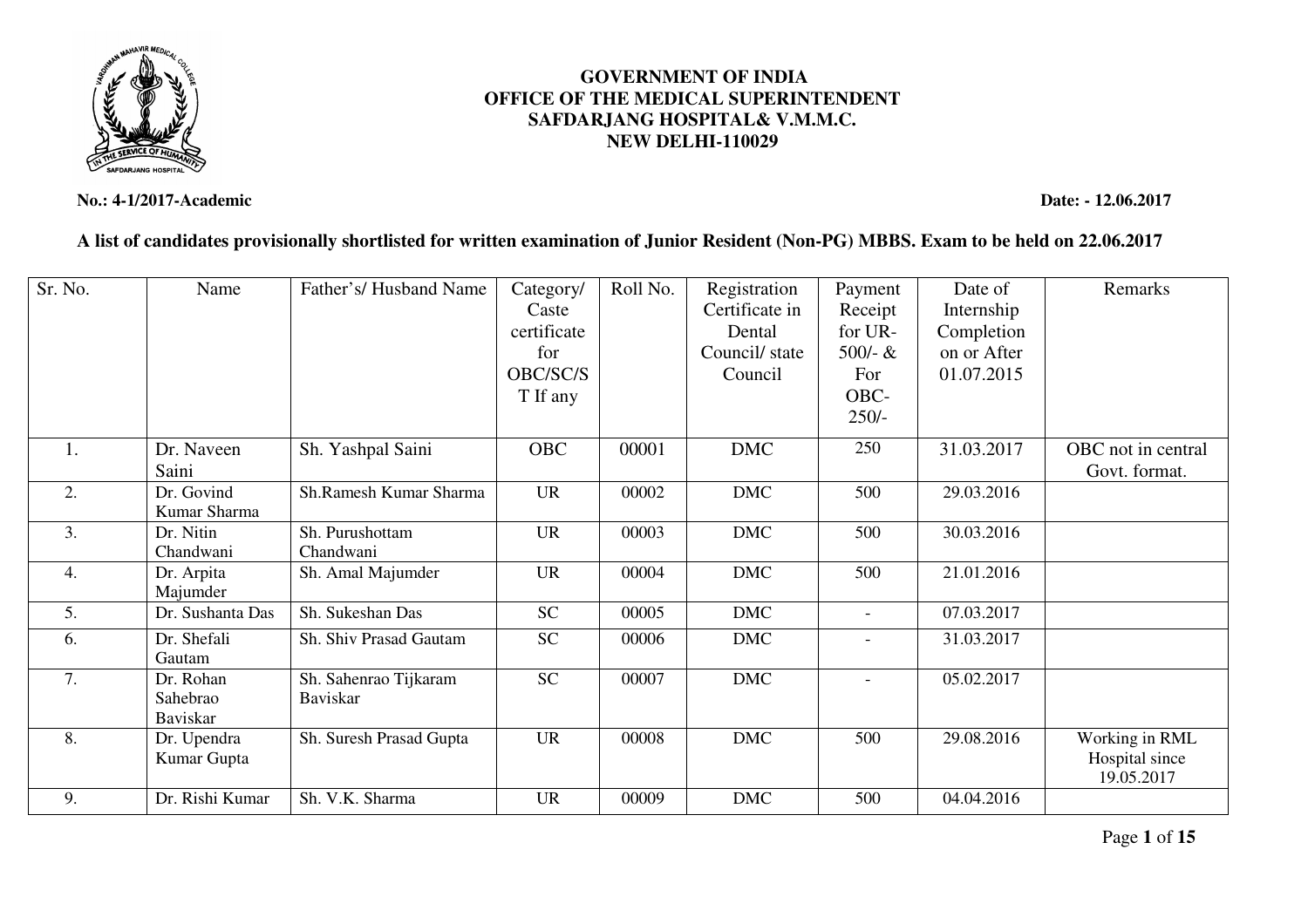|                   | Sharma                      |                             |                 |       |            |              |            |                                                                     |
|-------------------|-----------------------------|-----------------------------|-----------------|-------|------------|--------------|------------|---------------------------------------------------------------------|
| $\overline{10}$ . | Dr. Daraksha                | Sh. Hasinuddin              | <b>UR</b>       | 00010 | <b>DMC</b> | 500          | 31.03.2016 |                                                                     |
| 11.               | Dr. Sanjay Kumar<br>Mishra  | Sh. Trilok Mishra           | <b>UR</b>       | 00011 | <b>DMC</b> | 500          | 28.02.2017 |                                                                     |
| 12.               | Dr. Rahul Singh             | Sh. Atar Singh              | <b>SC</b>       | 00012 | <b>DMC</b> | $\equiv$     | 30.03.2016 |                                                                     |
| $\overline{13}$ . | Dr. Khushal Rao<br>Hurmade  | Sh. Ramkrishna Hurmade      | $\overline{SC}$ | 00013 | DMC(R)     |              | 30.03.2016 | Original DMC required<br>at the time of<br>Counselling.             |
| 14.               | Dr. Mohammad<br>Manzar Baig | Sh. Mohammad Haider<br>Baig | <b>UR</b>       | 00014 | DMC(R)     | 500          | 28.02.2017 | Original DMC required<br>at the time of<br>Counselling.             |
| $\overline{15}$ . | Dr. Eshan kapoor            | Sh. Anirudh Kapoor          | $\overline{UR}$ | 00015 | <b>DMC</b> | 500          | 22.01.2017 |                                                                     |
| 16.               | Dr. Aela Sifat<br>Hinna     | Sh. Mohd. Shafi Sheikh      | <b>UR</b>       | 00016 | <b>DMC</b> | 500          | 31.07.2016 | Working in Sjh since<br>27.04.2017.                                 |
| 17.               | Dr. Amit Kumar<br>Singh     | Sh. R.B. Singh              | <b>SC</b>       | 00017 | <b>DMC</b> | $\equiv$     | 02.01.2017 | Working in Sjh since<br>07.04.2017                                  |
| $\overline{18}$ . | Dr. Shishir<br>Chumber      | Sh. Sunil Chumber           | <b>UR</b>       | 00018 | DMC(R)     | 500          | 31.03.2017 | Original DMC required<br>at the time of<br>Counselling.             |
| 19.               | Dr. Pankaj Kumar            | Sh. Jagdish Choudhary       | <b>SC</b>       | 00019 | <b>DMC</b> |              | 21.03.2017 | Working in SJH since<br>11.05.2017.                                 |
| 20.               | Dr. Amit Kumar<br>Yadav     | Sh. Jawahar Lal Yadav       | <b>UR</b>       | 00020 | <b>DMC</b> | 500          | 03.03.2017 |                                                                     |
| 21.               | Dr. Vipin Dev               | Sh. Ramvir Singh            | <b>SC</b>       | 00021 | <b>DMC</b> | $\mathbf{r}$ | 31.12.2015 |                                                                     |
| 22.               | Dr. Diwakar<br>Kumar        | Sh. Surendra Prasad         | <b>UR</b>       | 00022 | <b>DMC</b> | 500          | 23.09.2015 |                                                                     |
| 23.               | Dr. Mankeerat<br>Kaur Mahal | Sh. Surjit Singh Mahal      | <b>UR</b>       | 00023 | <b>DMC</b> | 500          | 31.03.2016 |                                                                     |
| 24.               | Dr. Parminder<br>Kaur       | Sh. Joginder Singh          | <b>UR</b>       | 00024 | <b>DMC</b> | 500          | 31.03.2016 |                                                                     |
| $\overline{25}$ . | Dr. Anjali Suman            | Sh. Awadhesh Kumar          | <b>UR</b>       | 00025 | <b>DMC</b> | 500          | 23.09.2015 | Working Exp. In SJH<br>w.e.f. 21.09.16 to<br>18.12.16 in O&G deptt. |
| 26.               | Dr. Khushboo<br>Rani        | Sh. Anil Kumar Singh        | <b>UR</b>       | 00026 | <b>DMC</b> | 500          | 24.02.2016 |                                                                     |
| 27.               | Dr.Neeti Raj                | Sh. Raj Kumar               | <b>OBC</b>      | 00027 | <b>DMC</b> | 250          | 31.03.2016 | OBC in central Govt.                                                |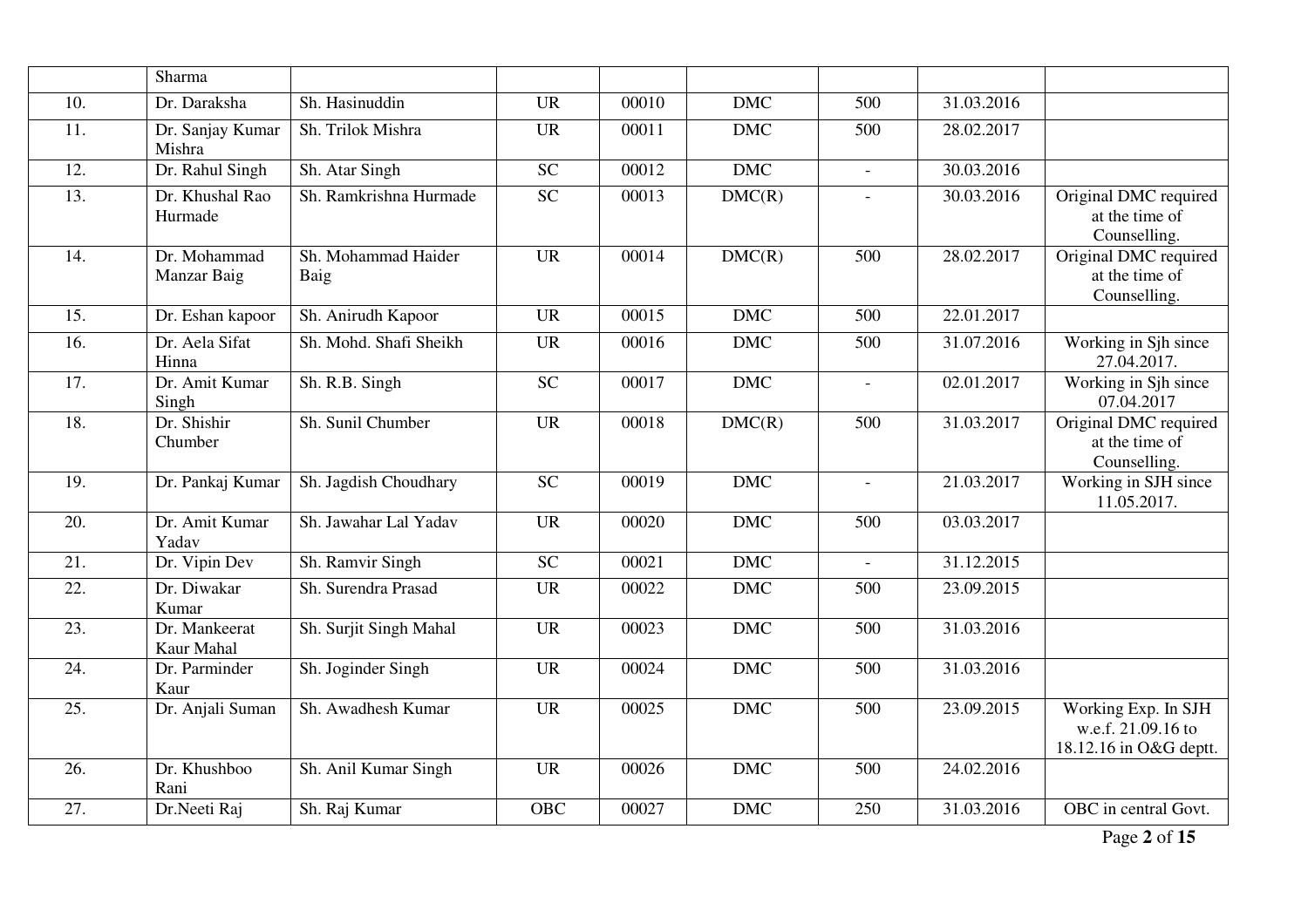|     |                                    |                        |            |       |                         |                |            | format required at the         |
|-----|------------------------------------|------------------------|------------|-------|-------------------------|----------------|------------|--------------------------------|
|     |                                    |                        |            |       |                         |                |            | time counseling.               |
| 28. | Dr. Sajid Anwar                    | Sh. Md. Shoaib         | <b>UR</b>  | 00028 | <b>DMC</b>              | 500            | 17.08.2015 |                                |
| 29. | Dr. Sandeep                        | Sh. Ganeshrao Laxman   | ST         | 00029 | DMC(R)                  |                | 22.02.2016 | Original DMC required          |
|     | Ganeshrao Khude                    | Khude                  |            |       |                         |                |            | at the time of                 |
|     |                                    |                        |            |       |                         |                |            | Counselling.                   |
| 30. | Dr. Nikhil<br><b>Rupsing Padvi</b> | Sh. Rupsing B. Padvi   | <b>ST</b>  | 00030 | <b>DMC</b>              | $\equiv$       | 01.08.2016 |                                |
| 31. | Dr. Munim Tomar                    | Sh. Naresh Tomar       | <b>OBC</b> | 00031 | <b>DMC</b>              | 250            | 21.03.2017 | 1. OBC in central              |
|     |                                    |                        |            |       |                         |                |            | Govt. format required at       |
|     |                                    |                        |            |       |                         |                |            | the time counseling.           |
|     |                                    |                        |            |       |                         |                |            | 2. Working in Sjh in           |
|     |                                    |                        |            |       |                         |                |            | <b>Psychiatry Deptt. Since</b> |
|     |                                    |                        |            |       |                         |                |            | 06.05.2017.                    |
| 32. | Dr. Kabita<br>Kumari               | Sh. Ratnesh Prasad     | <b>UR</b>  | 00032 | $\overline{\text{DMC}}$ | 500            | 23.09.2015 |                                |
| 33. | Dr. Vijay Kumar                    | Sh. Tejveer Singh      | <b>OBC</b> | 00033 | <b>DMC</b>              | 250            | 31.01.2016 | OBC in central Govt.           |
|     |                                    |                        |            |       |                         |                |            | format required at the         |
|     |                                    |                        |            |       |                         |                |            | time counseling                |
| 34. | Dr. Bhavana                        | Sh. Jaipal             | <b>UR</b>  | 00034 | <b>DMC</b>              | 500            | 31.12.2015 |                                |
| 35. | Dr. Nemaram<br>Kuliya              | Sh. Om Prakash kuliya  | <b>UR</b>  | 00035 | <b>DMC</b>              | 500            | 01.07.2016 |                                |
| 36. | Dr. Rakesh Sigar                   | Sh. Ummed Singh Sigar  | <b>UR</b>  | 00036 | <b>DMC</b>              | 500            | 01.07.2016 | Working in sjh in              |
|     |                                    |                        |            |       |                         |                |            | Paediatrics deptt. Since       |
|     |                                    |                        |            |       |                         |                |            | 29.04.2017                     |
| 37. | Dr. Komal                          | Sh. Krishan Kumar      | <b>UR</b>  | 00037 | <b>DMC</b>              | 500            | 01.07.2016 | Working in sjh in              |
|     |                                    | Dhingra                |            |       |                         |                |            | Paediatrics deptt. Since       |
|     |                                    |                        |            |       |                         |                |            | 16.03.2017.                    |
| 38. | Dr. Hemendra                       | Sh. Devdatt Chandra    | <b>UR</b>  | 00038 | DMC(R)                  | 500            | 23.03.2017 | Original DMC required          |
|     | Chandra                            |                        |            |       |                         |                |            | at the time of                 |
|     |                                    |                        |            |       |                         |                |            | Counselling.                   |
| 39. | Dr.Onkar Singh                     | Sh. Sant Kumar Singh   | <b>UR</b>  | 00039 | <b>DMC</b>              | 500            | 30.11.2015 |                                |
| 40. | Dr. Ranjit Kumar                   | Late Sh. Ram Dayal Das | <b>SC</b>  | 00040 | <b>DMC</b>              | $\blacksquare$ | 27.03.2016 |                                |
| 41. | Dr. Nirdosh                        | Sh. Dev Singh Rajput   | <b>OBC</b> | 00041 | <b>DMC</b>              | 250            | 03.01.2017 |                                |
|     | Kumar Rajput                       |                        |            |       |                         |                |            |                                |
| 42. | Dr. Abu Sufiyan                    | Sh. Abu Saleh          | <b>UR</b>  | 00042 | <b>DMC</b>              | 500            | 30.03.2017 |                                |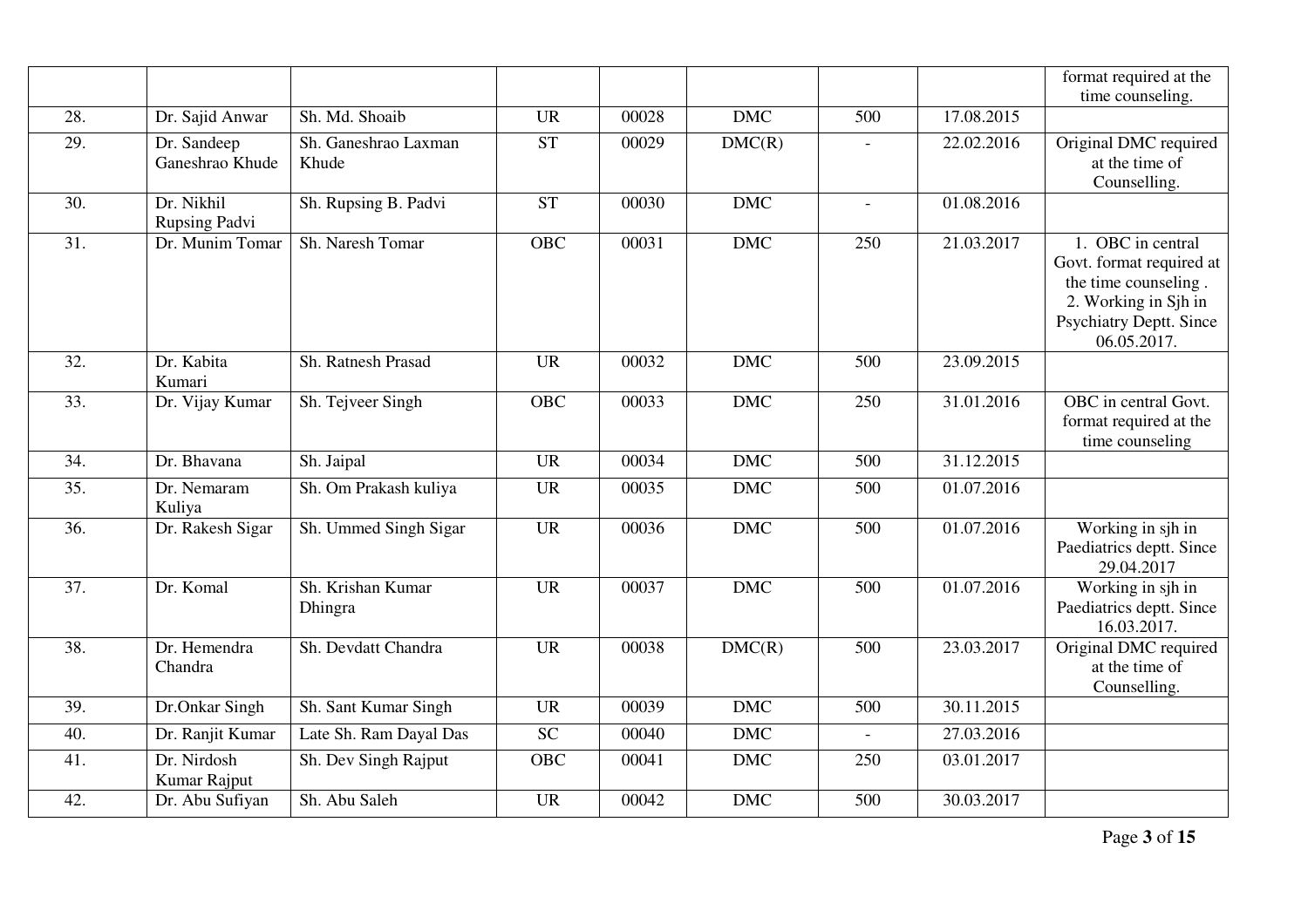| 43.               | Dr. Rahul Kumar                    | Sh. Arbind Singh                 | <b>UR</b>       | 00043 | <b>DMC</b> | 500                      | 27.08.2016 |                                                                                                                            |
|-------------------|------------------------------------|----------------------------------|-----------------|-------|------------|--------------------------|------------|----------------------------------------------------------------------------------------------------------------------------|
| 44.               | Dr. Siddhartha<br><b>Kumar Das</b> | Sh. Surya Kumar lal Das          | <b>UR</b>       | 00044 | <b>DMC</b> | 500                      | 05.01.2017 |                                                                                                                            |
| 45.               | Dr. MD. Tarique                    | Sh. Abu. Rafey                   | <b>UR</b>       | 00045 | <b>DMC</b> | 500                      | 30.03.2017 |                                                                                                                            |
| 46.               | Dr. Chandan<br>Srivastava          | Sh. Ramesh Chandra<br>Srivastava | <b>UR</b>       | 00046 | <b>DMC</b> | 500                      | 31.03.2017 |                                                                                                                            |
| 47.               | Dr. Siddharth<br>Srivastava        | Sh. Suresh Chandra<br>Srivastava | <b>UR</b>       | 00047 | <b>DMC</b> | 500                      | 31.03.2017 |                                                                                                                            |
| 48.               | Dr. Pooja Pathak                   | Sh. Jitendra Nath Pathak         | <b>UR</b>       | 00048 | DMC        | 500                      | 15.03.2016 | Working exp. As a JR<br>in paed. Surgery in sjh<br>since 28.09.2016 to<br>31.12.2016.                                      |
| 49.               | Dr. Gaurav<br>Kumar                | Sh. Khem Karan                   | $\overline{SC}$ | 00049 | <b>DMC</b> |                          | 31.03.2016 | Working exp. As a JR<br>in Haematology in sjh<br>since 01.07.2016 to<br>31.12.2016.                                        |
| 50.               | Dr. Anjul<br>Niranjan              | Sh. Anar Singh Niranjan          | <b>UR</b>       | 00050 | <b>DMC</b> | 500                      | 19.10.2015 |                                                                                                                            |
| $\overline{51}$ . | Dr. Prasoon<br>Varshney            | Sh. N.K. Varshney                | <b>UR</b>       | 00051 | <b>DMC</b> | 500                      | 31.03.2017 |                                                                                                                            |
| 52.               | Dr. Partha<br>Talapatra            | Sh. Pradip Talapatra             | <b>UR</b>       | 00052 | <b>DMC</b> | 500                      | 07.03.2017 |                                                                                                                            |
| $\overline{53}$ . | Dr. Vikas Kumar                    | Sh. Ramashankar Thakur           | <b>OBC</b>      | 00053 | <b>DMC</b> | 250                      | 08.03.2016 | 1. OBC in central<br>Govt. format required at<br>the time counseling.<br>2.6 monts exp. In<br>SIC(Anaes) Deptt. In<br>sjh. |
| 54.               | Dr. Yogeshwar<br>kalla             | Sh. K.B. Subbarayudu             | <b>UR</b>       | 00054 | <b>DMC</b> | 500                      | 01.07.2015 | 6 Months exp. In<br>Neurosurgey deppt. In<br>sjh.                                                                          |
| 55.               | Dr. Ravindra<br>Pahadi             | Sh. Thanu Ram                    | <b>SC</b>       | 00055 | <b>DMC</b> | $\overline{\phantom{a}}$ | 27.10.2016 |                                                                                                                            |
| 56.               | Dr. Ram Sagar<br>Yadav             | Sh. Sitaram Yadav                | <b>OBC</b>      | 00056 | <b>DMC</b> | 250                      | 31.01.2017 |                                                                                                                            |
| 57.               | Dr. Pankaj Kumar                   | Sh. Mahesh Singh                 | OBC             | 00057 | DMC        | 250                      | 28.01.2017 |                                                                                                                            |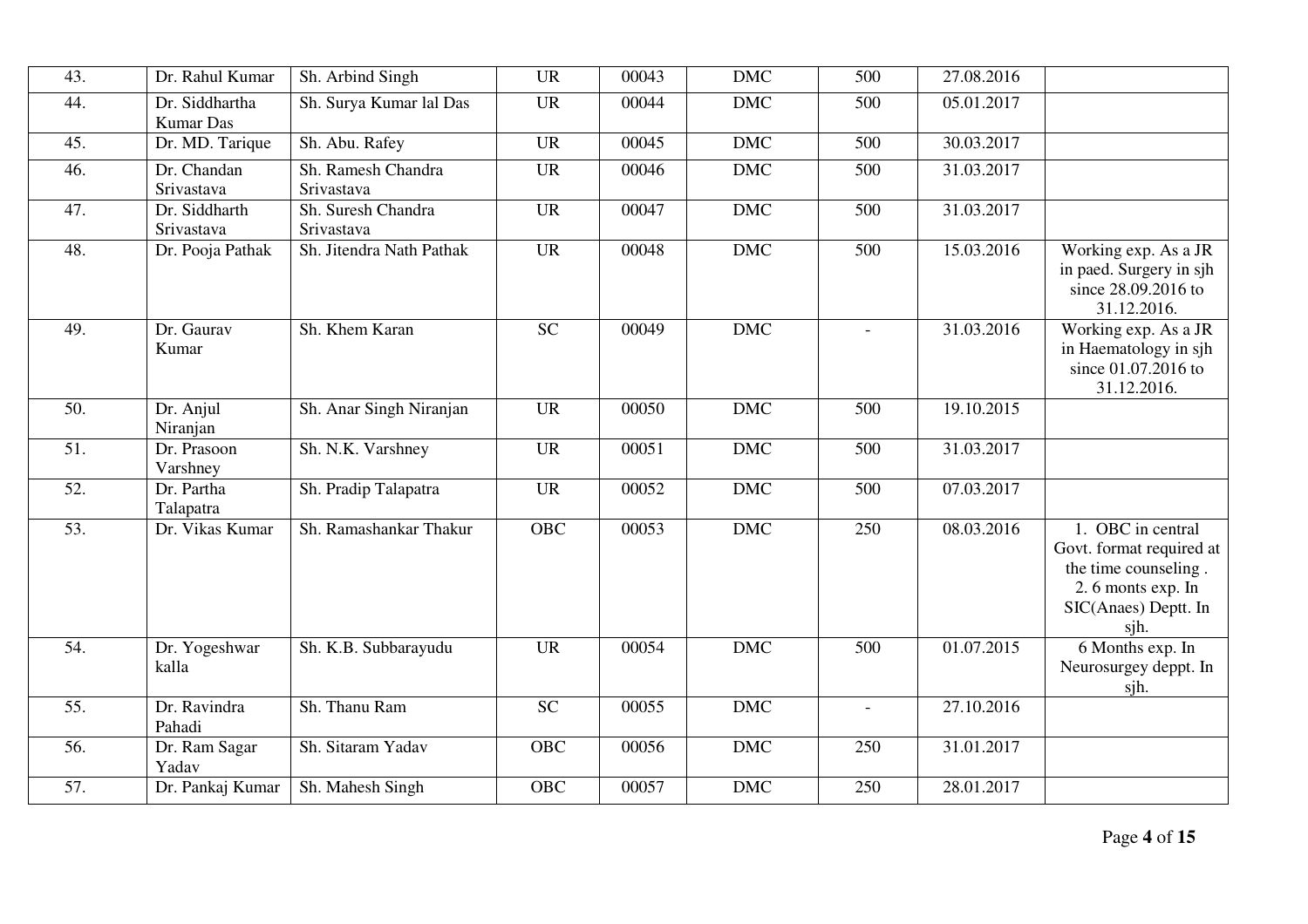| 58. | Dr. Nitin Kumar              | Sh. Vinod Kumar Sharma            | <b>UR</b>       | 00058 | $DMC$      | 500 | 21.03.2017 | 47 Days exp. As a JR in                                                                           |
|-----|------------------------------|-----------------------------------|-----------------|-------|------------|-----|------------|---------------------------------------------------------------------------------------------------|
|     | Sharma                       |                                   |                 |       |            |     |            | blood bank in sjh.                                                                                |
| 59. | Dr. Arsh Wasoori             | Sh. Satish Chander<br>Wasoori     | <b>UR</b>       | 00059 | <b>DMC</b> | 500 | 24.04.2017 |                                                                                                   |
| 60. | Dr. Anjali Thakur            | Sh. Vijay Singh                   | <b>UR</b>       | 00060 | DMC        | 500 | 18.03.2016 | Working in Urology in<br>sjh since 27.04.2017.                                                    |
| 61. | Dr. Abhishek<br>Sharma       | Sh. Jayanti Prasad                | <b>UR</b>       | 00061 | <b>DMC</b> | 500 | 25.03.2016 |                                                                                                   |
| 62. | Dr. Monalisa                 | Sh. Ajai Singh                    | <b>UR</b>       | 00062 | <b>DMC</b> | 500 | 30.03.2016 | Working in Cardiology<br>in sjh since 06.03.2017.                                                 |
| 63. | Dr. K. MD.<br>Shoyaib        | Sh. K. Basheer Ahmed              | <b>UR</b>       | 00063 | <b>DMC</b> | 500 | 09.03.2017 |                                                                                                   |
| 64. | Dr. Geeta Rani               | Sh. M.R. Grewal                   | <b>UR</b>       | 00064 | <b>DMC</b> | 500 | 15.02.2017 |                                                                                                   |
| 65. | Dr. Naorem<br>Dayabala Devi  | Sh. Naorem Surchandra<br>Singh    | $\overline{SC}$ | 00065 | DMC        |     | 26.03.2016 |                                                                                                   |
| 66. | Dr. Vishal Vinod             | Sh. Vinodan Mothiravalli          | OBC             | 00066 | <b>DMC</b> | 250 | 31.03.2016 | Renew OBC in central<br>Govt. format required at<br>the time counseling                           |
| 67. | Dr. Tarun Sharma             | Sh. Banwari Lal Sharma            | <b>UR</b>       | 00067 | <b>DMC</b> | 500 | 15.04.2017 |                                                                                                   |
| 68. | Dr. Somya Ranjan             | Sh. Ramchandra Prasad             | <b>UR</b>       | 00068 | DMC(R)     | 500 | 05.03.2017 | Original DMC required<br>at the time of<br>Counselling.                                           |
| 69. | Dr. Lal Sandeep<br>Nath Shah | Sh. Lal Dhananjay Nath<br>Shahdeo | <b>UR</b>       | 00069 | <b>DMC</b> | 500 | 16.02.2017 |                                                                                                   |
| 70. | Dr. Mohd.<br>Shahbaz Saifi   | Sh. Mohd. Ali Saifi               | <b>OBC</b>      | 00070 | <b>DMC</b> | 250 | 18.03.2016 | Renew OBC required at<br>the time of Counselling.                                                 |
| 71. | Dr. Sangeeta<br>Sonam        | Sh. Harendra Prasad               | <b>OBC</b>      | 00071 | DMC(R)     | 250 | 05.03.2017 | DMC required at the<br>time of counseling.                                                        |
| 72. | Dr. Rajiv Kumar<br>Jha       | Sh. Bhim Nath Jha                 | <b>UR</b>       | 00072 | <b>DMC</b> | 500 | 13.06.2016 |                                                                                                   |
| 73. | Dr. Afroz Nayyar             | Sh. Nagees Ansari                 | <b>UR</b>       | 00073 | <b>DMC</b> | 500 | 29.03.2016 |                                                                                                   |
| 74. | Dr. Pallavi Tyagi            | Sh. Satish Tyagi                  | <b>UR</b>       | 00074 | <b>DMC</b> | 500 | 31.03.2017 |                                                                                                   |
| 75. | Dr. Saurabh<br>Kumar Jaiswal | Sh. Vinod Kumar Gupta             | <b>OBC</b>      | 00075 | $DMC$      | 250 | 31.03.2016 | <b>Renew OBC Certificate</b><br>required in central govt.<br>format at the time of<br>counseling. |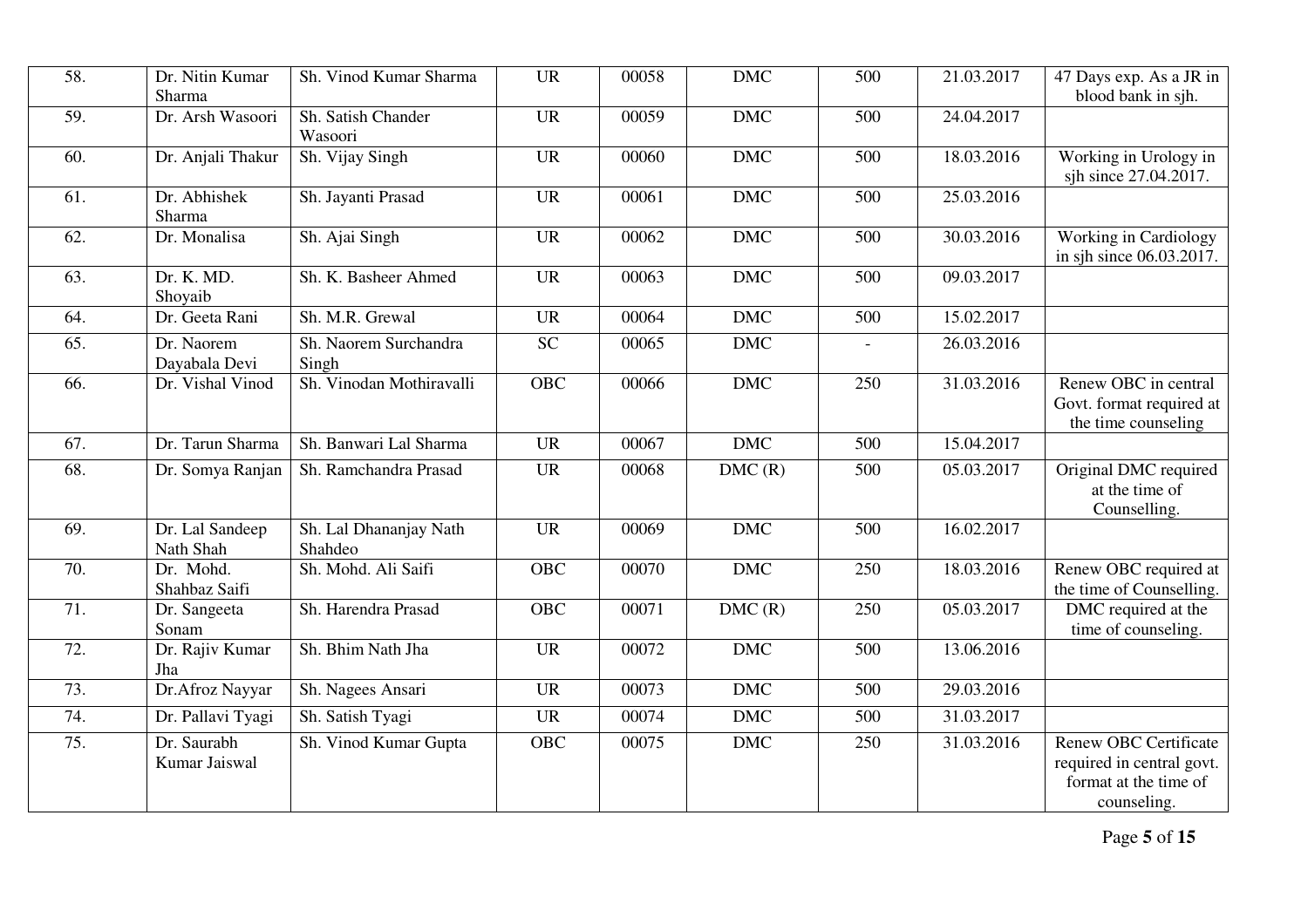| 76. | Dr. Vidhya                            | Sh. Swamyanna                 | <b>UR</b>       | 00076 | DMC(R)     | 500      | 15.05.2017 | DMC required at the                                                                  |
|-----|---------------------------------------|-------------------------------|-----------------|-------|------------|----------|------------|--------------------------------------------------------------------------------------|
| 77. | Swamyanna<br>Dr. Shashikant<br>Jaisal | Sh. Ram Prasad                | $\overline{SC}$ | 00077 | <b>DMC</b> | $\equiv$ | 31.03.2016 | time counseling.                                                                     |
| 78. | Dr. Vijay Kumar                       | Sh. Raja Prasad Yadav         | <b>OBC</b>      | 00078 | <b>DMC</b> | 250      | 31.01.2017 |                                                                                      |
| 79. | Dr. Shahazad<br>Alam                  | Sh. Mohammad<br>Kalimullah    | <b>UR</b>       | 00079 | <b>DMC</b> | 500      | 19.01.2016 |                                                                                      |
| 80. | Dr. Khyatti Yadav                     | Sh. Brajendra Yadav           | <b>UR</b>       | 00080 | <b>DMC</b> | 500      | 26.03.2016 |                                                                                      |
| 81. | Dr. Mohd.<br>Akmaal                   | Sh. Babullah Siddiqui         | <b>UR</b>       | 00081 | <b>DMC</b> | 500      | 08.04.2017 |                                                                                      |
| 82. | Dr. Malvika<br>Mehta                  | Sh. Brajesh Mehta             | <b>UR</b>       | 00082 | DMC        | 500      | 31.03.2017 |                                                                                      |
| 83. | Dr. Yogesh<br>Kumar                   | Sh. Naresh Kumar              | <b>UR</b>       | 00083 | <b>DMC</b> | 500      | 31.03.2017 |                                                                                      |
| 84. | Dr. Ashish<br>Prakash Prasad          | Sh. Shaktinath Prasad         | <b>UR</b>       | 00084 | <b>DMC</b> | 500      | 31.03.2016 |                                                                                      |
| 85. | Dr. Ankit Prakash                     | Sh. Nageshwar Prasad          | <b>UR</b>       | 00085 | <b>DMC</b> | 500      | 31.03.2016 |                                                                                      |
| 86. | Dr.Nidhi Sinha                        | Sh. Ankit Prakash             | <b>UR</b>       | 00086 | <b>DMC</b> | 500      | 31.03.2016 |                                                                                      |
| 87. | Dr. Soma<br>Sundaram                  | Sh. Sone Lal Roy              | OBC             | 00087 | $DMC$      | 250      | 31.03.2016 | OBC certificate<br>required in central govt.<br>format at the time of<br>counseling. |
| 88. | Dr. Amar Kumar                        | Sh. Dewendra yadav            | <b>OBC</b>      | 00088 | <b>DMC</b> | 250      | 01.06.2016 |                                                                                      |
| 89. | Dr. Mehul<br>Sriastava                | Sh. Mukul Srivastava          | <b>UR</b>       | 00089 | <b>DMC</b> | 500      | 31.03.2017 |                                                                                      |
| 90. | Dr. Soram<br>Malasana Devi            | Sh. Soram Natum Singh         | <b>UR</b>       | 00090 | <b>DMC</b> | 500      | 07.01.2017 |                                                                                      |
| 91. | Dr. Rohit Kumar<br>Gautam             | Sh. Shiv Ram                  | <b>SC</b>       | 00091 | <b>DMC</b> | $\equiv$ | 17.08.2016 |                                                                                      |
| 92. | Dr. MD. Mazhar                        | Sh. Md. Shamim                | <b>UR</b>       | 00092 | <b>DMC</b> | 500      | 12.02.2017 |                                                                                      |
| 93. | Dr. Azra Naseem                       | Sh. MD. Naseem Akhtar<br>Khan | <b>UR</b>       | 00093 | <b>DMC</b> | 500      | 31.03.2016 |                                                                                      |
| 94. | Dr. Rituparna<br>Jana                 | Sh. Samir Kumar Jana          | <b>UR</b>       | 00094 | <b>DMC</b> | 500      | 09.06.2016 |                                                                                      |
| 95. | Dr. Govind<br>Mishra                  | Sh. Binda Prasad Mishra       | <b>UR</b>       | 00095 | <b>DMC</b> | 500      | 09.06.2016 |                                                                                      |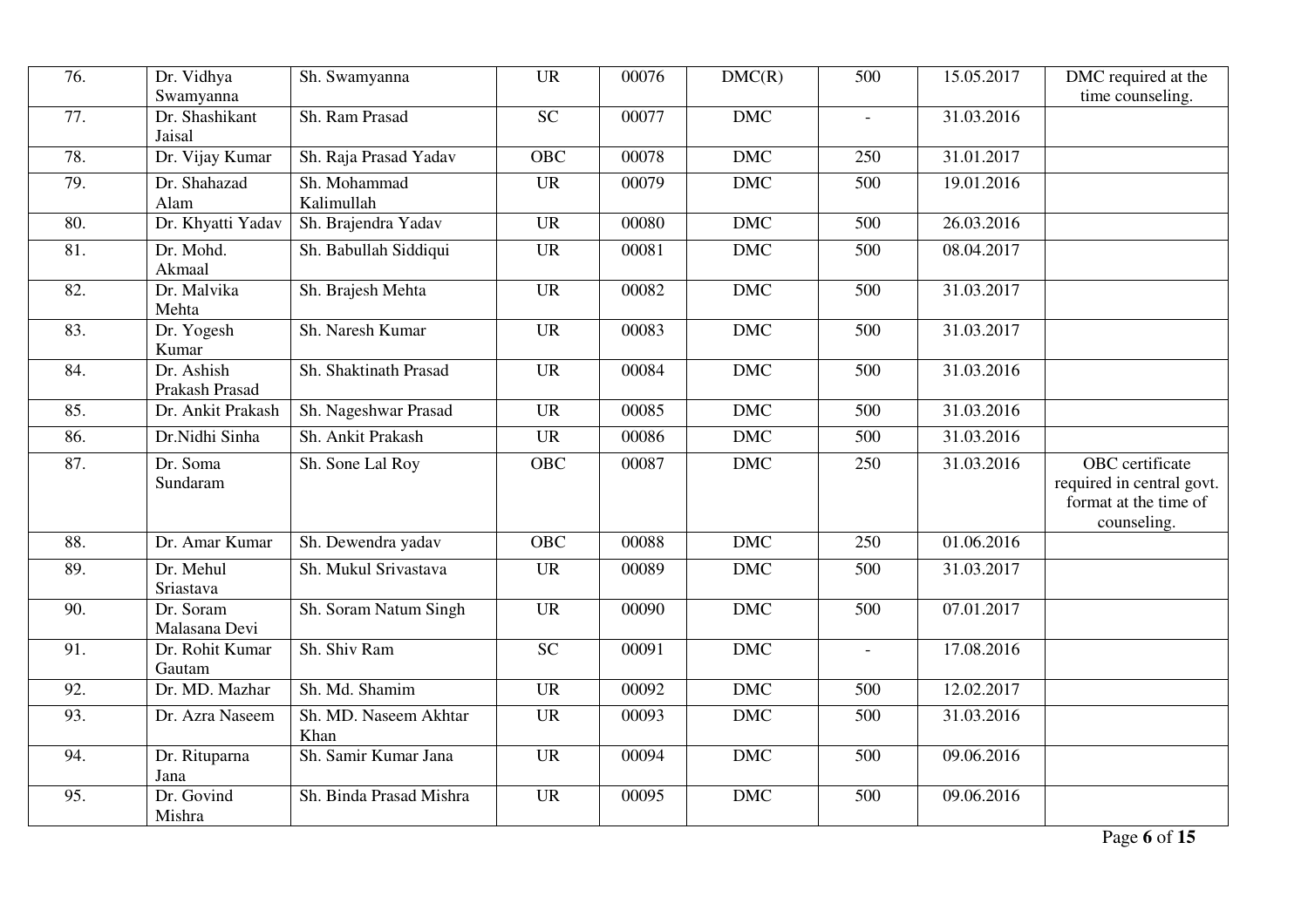| 96.  | Dr. Tejal<br>Bidhalan                | Sh. Kailash Bidhalan     | <b>SC</b>  | 00096 | <b>DMC</b> | $\blacksquare$           | 12.03.2017 |                                                                                                  |
|------|--------------------------------------|--------------------------|------------|-------|------------|--------------------------|------------|--------------------------------------------------------------------------------------------------|
| 97.  | Dr. Piyush Kumar                     | Sh. Omprakash Gupta      | <b>UR</b>  | 00097 | <b>DMC</b> | 500                      | 20.03.2017 |                                                                                                  |
| 98.  | Dr. Purbali<br>Singhroy              | Sh. Debal K. Singharoy   | <b>UR</b>  | 00098 | <b>DMC</b> | 500                      | 19.12.2015 |                                                                                                  |
| 99.  | Dr. Taramati                         | Sh. Rambriksha           | <b>OBC</b> | 00099 | DMC(R)     | 250                      | 31.03.2017 | DMC required at the<br>time of counseling.                                                       |
| 100. | Dr. Lalji Verma                      | Late Sh. Dharamraj Verma | <b>OBC</b> | 00100 | <b>DMC</b> | 250                      | 21.03.2017 | Working in Sjh as a Jr<br>in CTVS since<br>29.04.2017 to<br>30.06.2017.                          |
| 101. | Dr. Rajbir Singh                     | Sh. Shamsher Singh       | <b>UR</b>  | 00101 | DMC(R)     | 500                      | 15.05.2017 | DMC required at the<br>time of counseling.                                                       |
| 102. | Dr. Manpreet kaur                    | Sh. Jaswinder Singh      | <b>UR</b>  | 00102 | <b>DMC</b> | 500                      | 31.03.2016 | Working in sjh as a JR<br>in Casualty since<br>01.05.2017 to<br>30.06.2017.                      |
| 103. | Dr. siddharth<br>Mohan               | Sh. Chandramohan Prasad  | OBC        | 00103 | DMC(R)     | 250                      | 15.05.2017 | <b>OBC</b> Certificate<br>required in central govt.<br>format at the time of<br>counseling.      |
| 104. | Dr. Ruchi                            | Sh. Jaswant singh        | <b>UR</b>  | 00104 | <b>DMC</b> | 500                      | 19.01.2017 |                                                                                                  |
| 105. | Dr. Susheel<br>kumar jain            | Sh. Vijendra Kumar Jain  | <b>UR</b>  | 00105 | <b>DMC</b> | 500                      | 25.02.2016 |                                                                                                  |
| 106. | Dr. Narendra<br>Nath                 | Sh. Hardeo Baitha        | <b>SC</b>  | 00106 | <b>DMC</b> | $\bar{\phantom{a}}$      | 13.10.2015 |                                                                                                  |
| 107. | Dr. Suhani Bhati                     | Sh. Satish Bhati         | <b>UR</b>  | 00107 | <b>DMC</b> | 500                      | 30.03.2016 |                                                                                                  |
| 108. | Dr. Gaurav<br>Kumar                  | Sh. Ramswarup Sharma     | OBC        | 00108 | $DMC$      | 250                      | 27.03.2016 | <b>Renew OBC Certificate</b><br>required in central govt.<br>format at the time of<br>counseling |
| 109. | Dr. Ram Chander<br>Gautam            | Sh. Jagram               | <b>SC</b>  | 00109 | <b>DMC</b> | $\overline{\phantom{a}}$ | 31.03.2016 |                                                                                                  |
| 110. | Dr. Tribhuwan<br><b>Bihari</b> Patel | Sh. Amar Prasad Patel    | <b>OBC</b> | 00110 | <b>DMC</b> | 250                      | 15.11.2016 |                                                                                                  |
| 111. | Dr. Ela Tiwari                       | Sh. A.B. Tiwari          | <b>UR</b>  | 00111 | <b>DMC</b> | 500                      | 28.03.2016 |                                                                                                  |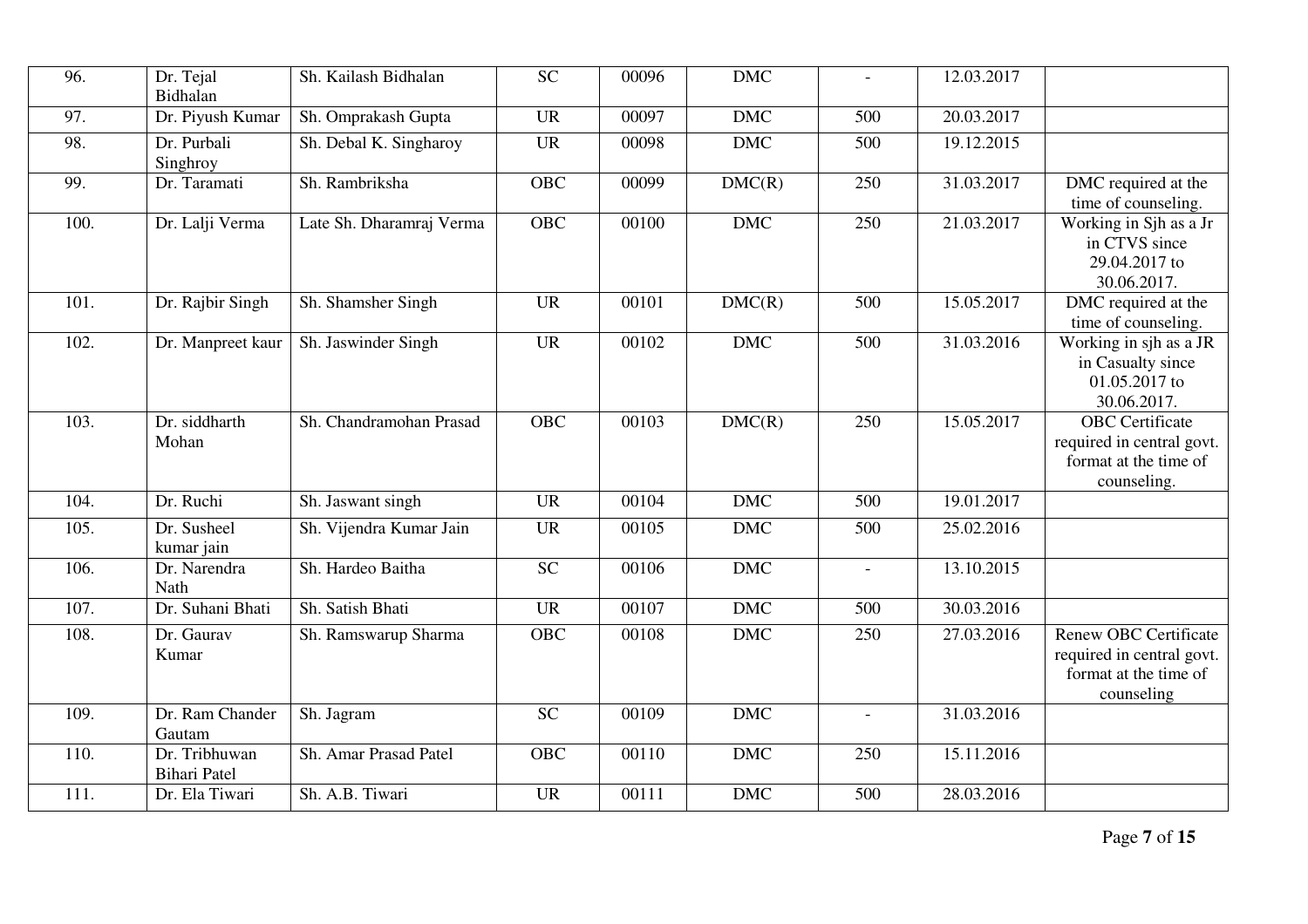| 112. | Dr. Preeti Kumari             | Sh. Ashok Kumar Singh               | <b>UR</b>  | 00112 | <b>DMC</b>     | 500            | 09.01.2016 |                                                                                            |
|------|-------------------------------|-------------------------------------|------------|-------|----------------|----------------|------------|--------------------------------------------------------------------------------------------|
| 113. | Dr. Shabnam                   | Sh. Matloob Ahmed                   | <b>UR</b>  | 00113 | $\mathbf{DMC}$ | 500            | 31.03.2017 |                                                                                            |
| 114. | Dr. Gautam<br>Kumar           | Sh. Shashi Bhushan Prasad<br>Sharma | <b>UR</b>  | 00114 | <b>DMC</b>     | 500            | 08.03.2016 |                                                                                            |
| 115. | Dr. Ishant<br>Bhardwaj        | Sh. Raj Kumar Bhardwaj              | <b>UR</b>  | 00115 | <b>DMC</b>     | 500            | 31.03.2017 | 2 months working exp.<br>as a JR in AIIMS                                                  |
| 116. | Dr. Avantika<br>Gupta         | Sh. Rakesh Kumar Gupta              | <b>UR</b>  | 00116 | <b>DMC</b>     | 500            | 04.10.2015 | 3 Months working exp.<br>In GTB as a JR.                                                   |
| 117. | Dr. Charmy Singh              | Sh. Suresh Singh                    | <b>SC</b>  | 00117 | <b>DMC</b>     | $\blacksquare$ | 30.03.2016 |                                                                                            |
| 118. | Dr. Sandeep<br>Kumar          | Sh. Jai Singh                       | <b>UR</b>  | 00118 | $DMC$          | 500            | 13.08.2015 | 3 Months working exp.<br>In Civil Hospital as a<br>JR.                                     |
| 119. | Dr. Vartika<br>Dhankar        | Sh. Narendra Pal Dhankar            | <b>UR</b>  | 00119 | <b>DMC</b>     | 500            | 02.08.2016 | 2 Months exp. In<br>Paediatric & 5 months<br>exp. In Burn & Plastic<br>in SJH as a JR.     |
| 120. | Dr. Chander<br>Manni          | Sh. Satish Kumar                    | <b>OBC</b> | 00120 | <b>DMC</b>     | 250            | 31.03.2017 |                                                                                            |
| 121. | Dr. Chakrawarti<br>Sharma     | Sh. Subhash Sharma                  | <b>UR</b>  | 00121 | <b>DMC</b>     | 500            | 23.02.2017 |                                                                                            |
| 122. | Dr. Anurima<br>Baidya         | Sh. Subrata Baidya                  | <b>UR</b>  | 00122 | <b>DMC</b>     | 500            | 03.03.2016 |                                                                                            |
| 123. | Dr. Sunanda<br>Kumari         | Sh. Rajesh Kumar                    | <b>UR</b>  | 00123 | <b>DMC</b>     | 500            | 18.03.2017 |                                                                                            |
| 124. | Dr. Sawan Kumar<br>Suman      | Sh. Ramkrit Ram                     | <b>SC</b>  | 00124 | <b>DMC</b>     | $\overline{a}$ | 07.03.2016 |                                                                                            |
| 125. | Dr. Shailendra<br>Singh Tomar | Sh. Raghubir Singh Tomar            | <b>UR</b>  | 00125 | <b>DMC</b>     | 500            | 31.05.2016 |                                                                                            |
| 126. | Dr. Amit Kumar                | Sh. Arvind Kumar Singh              | <b>UR</b>  | 00126 | <b>DMC</b>     | 500            | 30.03.2016 |                                                                                            |
| 127. | Dr. Ankita Dixit              | Sh. Aunil Dixit                     | <b>UR</b>  | 00127 | <b>DMC</b>     | 500            | 03.03.2017 |                                                                                            |
| 128. | Dr. Insarullah<br>Khan        | Sh. Obedulla Khan                   | <b>UR</b>  | 00128 | <b>DMC</b>     | 500            | 27.03.2016 |                                                                                            |
| 129. | Dr. Ajay Kumar<br>Yadav       | Sh. Ram Kishor Yadav                | <b>OBC</b> | 00129 | <b>DMC</b>     | 250            | 30.03.2017 | <b>OBC</b> Certificate<br>required in central govt.<br>format at the time of<br>counseling |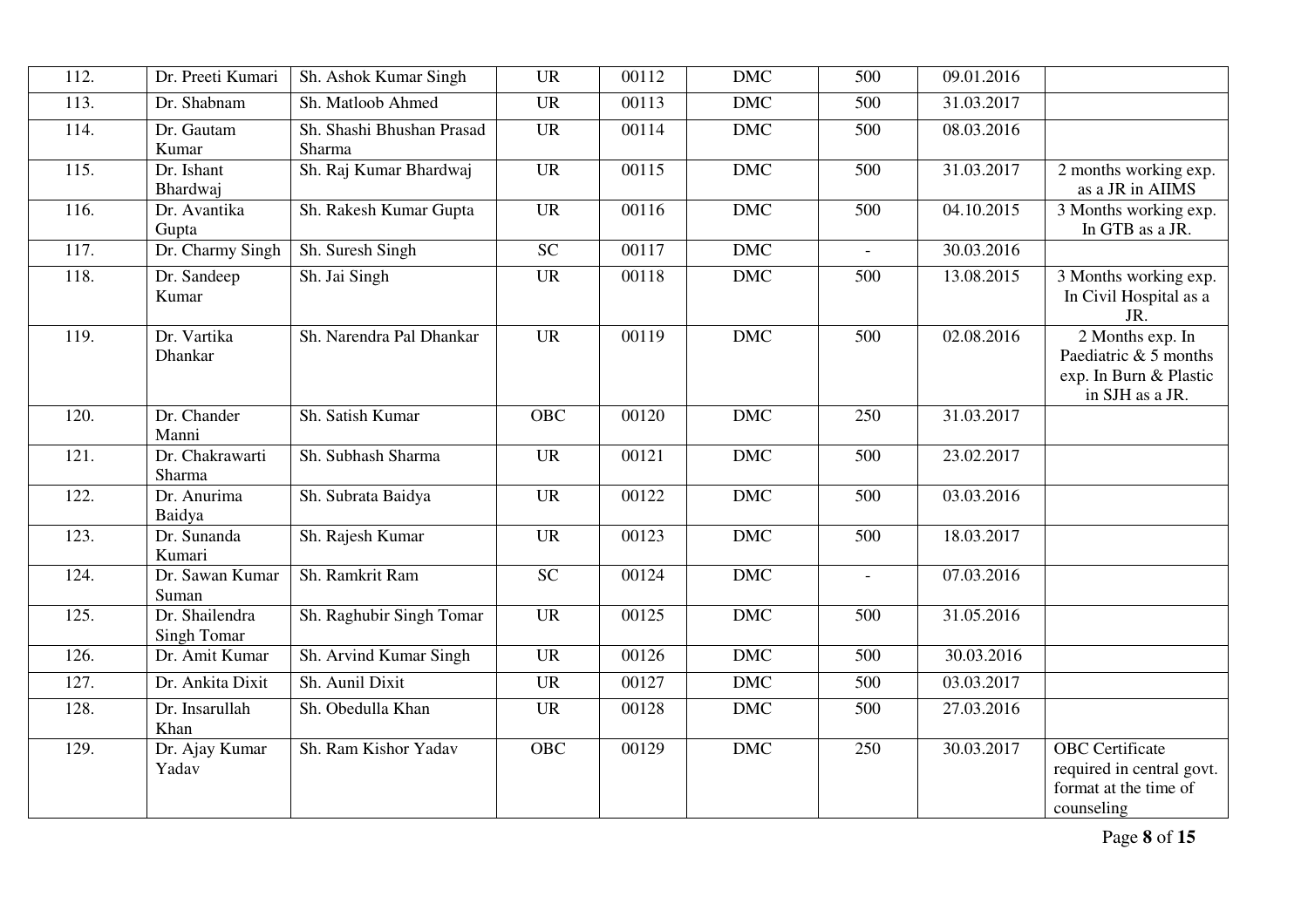| 130.               | Dr. MD. Imtias<br>Khan           | Sh. Tahir Ali                | <b>UR</b>       | 00130 | <b>DMC</b> | 500            | 30.03.2016 |                                                                                                 |
|--------------------|----------------------------------|------------------------------|-----------------|-------|------------|----------------|------------|-------------------------------------------------------------------------------------------------|
| 131.               | Dr. KM. Surbhi<br>Agarwal        | Sh. Krishan Kumar<br>Agarwal | <b>UR</b>       | 00131 | DMC(R)     | 500            | 22.03.2017 | DMC required at the<br>time of counseling.                                                      |
| 132.               | Dr. Diksha Bista<br>chhetri      | Sh. Gopal Bista Chhetri      | <b>UR</b>       | 00132 | <b>DMC</b> | 500            | 09.11.2015 | 8 Months exp. In govt.<br>hospital as a JR.                                                     |
| 133.               | Dr. Sutaj Parkash                | Sh. Satish Kuamr             | OBC             | 00133 | <b>DMC</b> | 250            | 30.09.2015 | 4 months exp. In sjh as<br>a JR.                                                                |
| 134.               | Dr. Tuhinangshu<br>Das Choudhury | Sh. Tapas Das Choudhury      | $\overline{SC}$ | 00134 | <b>DMC</b> | $\overline{a}$ | 07.03.2017 |                                                                                                 |
| 135.               | Dr. Bhaskar Patil                | Sh. Mohan Patil              | <b>UR</b>       | 00135 | DMC(R)     | 500            | 07.10.2016 | 1. DMC required at the<br>time of counseling.<br>2. $2 \& 1/2$ months exp.<br>In AIIMS as a JR. |
| 136.               | Dr. Shahadat<br>Hussain          | Sh. Taiyab Hussain           | <b>OBC</b>      | 00136 | <b>DMC</b> | 250            | 18.08.2015 | 3 months exp. In<br>AIIMS as a JR.                                                              |
| 137.               | Dr. Ratan Lal<br>Dangi           | Sh. Ram Lal Dangi            | <b>UR</b>       | 00137 | <b>DMC</b> | 500            | 15.02.2016 |                                                                                                 |
| 138.               | Dr. Varsha<br>Varghese           | Sh. T.V. Varghese            | <b>UR</b>       | 00138 | DMC(R)     | 500            | 02.05.2017 | 1. DMC required at the<br>time of counseling.<br>2. ICC Required at the<br>time of Counselling. |
| 139.               | Dr. Farah Deeba<br>Khan          | Sh. Mifftahuzeya Khan        | <b>UR</b>       | 00139 | <b>DMC</b> | 500            | 07.09.2015 |                                                                                                 |
| 140.               | Dr. Mohit Gupta                  | Sh. Jai Narayan Gupta        | <b>UR</b>       | 00140 | <b>DMC</b> | 500            | 31.03.2016 |                                                                                                 |
| $\overline{141}$ . | Dr. Vitrag                       | Sh. Jai Singh                | <b>UR</b>       | 00141 | <b>DMC</b> | 500            | 31.03.2017 |                                                                                                 |
| 142.               | Dr. Karishma<br>Sherwani         | Sh. Shahid Sherwani          | <b>UR</b>       | 00142 | <b>DMC</b> | 500            | 31.03.2017 |                                                                                                 |
| 143.               | Dr. Abhishek<br>Kumar Singh      | Sh. Dileep Kumar Singh       | <b>UR</b>       | 00143 | <b>DMC</b> | 500            | 17.12.2015 |                                                                                                 |
| 144.               | Dr. Manish<br>Kumar              | Sh. Wazir Prasad             | <b>UR</b>       | 00144 | <b>DMC</b> | 500            | 31.03.2016 |                                                                                                 |
| 145.               | Dr. Dilip Kumar<br>Singh         | Sh. Vijay Singh              | <b>OBC</b>      | 00145 | <b>DMC</b> | 250            | 03.03.2017 | 1 month exp. In RML<br>as a JR.                                                                 |
| 146.               | Dr. Shadiya<br>Farsana.TA        | Sh. Abdussamad.T.P           | <b>OBC</b>      | 00146 | <b>DMC</b> | 250            | 22.01.2017 |                                                                                                 |
| 147.               | Dr. Nitesh                       | Sh. Ram Lal Choudhry         | <b>OBC</b>      | 00147 | <b>DMC</b> | 250            | 31.01.2016 | <b>Renew OBC Certificate</b>                                                                    |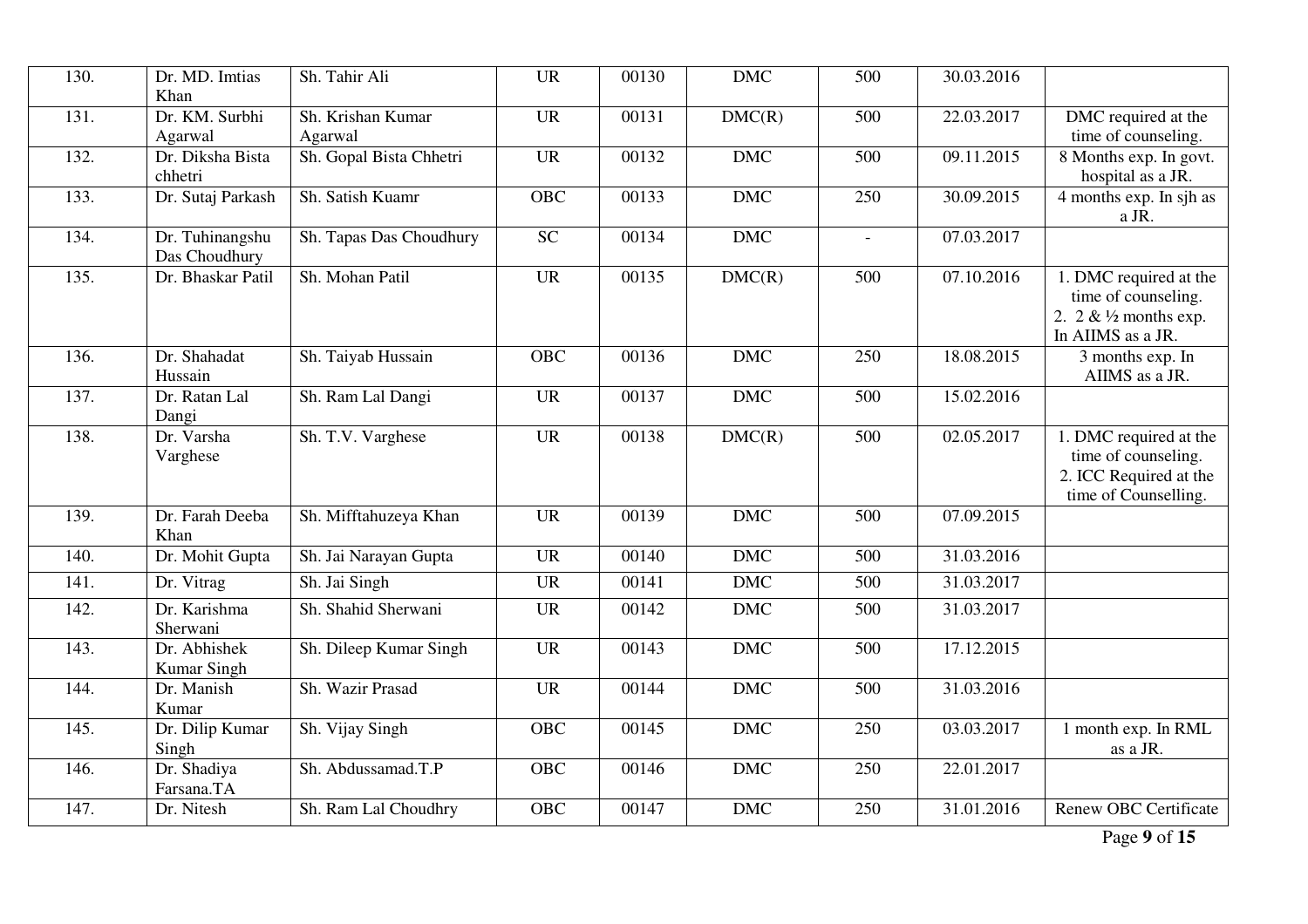|      | choudhary         |                        |            |       |            |              |            | required in central govt.                          |
|------|-------------------|------------------------|------------|-------|------------|--------------|------------|----------------------------------------------------|
|      |                   |                        |            |       |            |              |            | format at the time of                              |
|      |                   |                        |            |       |            |              |            | counseling                                         |
| 148. | Dr. Raut Priyanka | Sh. Raut Randhir       | <b>UR</b>  | 00148 | <b>DMC</b> | 500          | 15.02.2016 |                                                    |
|      | Randhirrao        | Mahadeorao             |            |       |            |              |            |                                                    |
| 149. | Dr. Tanya         | Sh. Satish Khanna      | <b>UR</b>  | 00149 | <b>DMC</b> | 500          | 30.06.2016 |                                                    |
| 150. | Dr. Lal Bahadur   | Sh. Chhote Lal         | <b>OBC</b> | 00150 | <b>DMC</b> | 500          | 27.03.2017 | <b>OBC</b> Certificate                             |
|      | Patel             |                        |            |       |            |              |            | required in central govt.                          |
|      |                   |                        |            |       |            |              |            | format at the time of                              |
|      |                   |                        |            |       |            |              |            | counseling                                         |
| 151. | Dr. Siddhesh      | Sh. Gajendra Ramdas    | <b>OBC</b> | 00151 | DMC(R)     | 250          | 28.02.2017 | 1. DMC required at the                             |
|      | Gajendra Jadhav   | Jadhav                 |            |       |            |              |            | time of counseling.                                |
|      |                   |                        |            |       |            |              |            | 2. OBC Certificate                                 |
|      |                   |                        |            |       |            |              |            | required in central govt.                          |
|      |                   |                        |            |       |            |              |            | format at the time of                              |
|      |                   |                        |            |       |            |              |            | counseling                                         |
| 152. | Dr. Abhishek      | Sh. R.C. Yadav         | <b>OBC</b> | 00152 | <b>DMC</b> | 250          | 08.10.2016 | 1. 1 month exp. In                                 |
|      | Yadav             |                        |            |       |            |              |            | SJH as a JR.<br>2. OBC Certificate                 |
|      |                   |                        |            |       |            |              |            |                                                    |
|      |                   |                        |            |       |            |              |            | required in central govt.<br>format at the time of |
|      |                   |                        |            |       |            |              |            | counseling                                         |
| 153. | Dr. Bharat Lenaji | Sh. Lenaji Tale        | <b>UR</b>  | 00153 | <b>DMC</b> | 500          | 17.01.2017 |                                                    |
|      | Tale              |                        |            |       |            |              |            |                                                    |
| 154. | Dr. Ankur Baidya  | Sh. Anjan sukla Baidya | <b>SC</b>  | 00154 | <b>DMC</b> | $\mathbf{r}$ | 04.04.2016 |                                                    |
| 155. | Dr. Gurmeet       | Sh. Virender Singh     | <b>UR</b>  | 00155 | <b>DMC</b> | 500          | 30.09.2016 |                                                    |
|      | singh             |                        |            |       |            |              |            |                                                    |
| 156. | Dr. Bhawani       | Sh. Kishan Lal Saini   | <b>OBC</b> | 00156 | <b>DMC</b> | 250          | 15.03.2017 | <b>OBC</b> Certificate                             |
|      | Singh Saini       |                        |            |       |            |              |            | required in central govt.                          |
|      |                   |                        |            |       |            |              |            | format at the time of                              |
|      |                   |                        |            |       |            |              |            | counseling                                         |
| 157. | Dr. Indranil Paul | Sh. Debkanti Paul      | <b>UR</b>  | 00157 | <b>DMC</b> | 500          | 25.03.2016 |                                                    |
| 158. | Dr. Gaurav Yadav  | Sh. Kirpal singh Yadav | <b>UR</b>  | 00158 | <b>DMC</b> | 500          | 30.09.2016 |                                                    |
| 159. | Dr. Tilak Singh   | Sh. Chender Shekher    | <b>OBC</b> | 00159 | <b>DMC</b> | 250          | 31.03.2016 | <b>OBC</b> Certificate                             |
|      |                   |                        |            |       |            |              |            | required in central govt.                          |
|      |                   |                        |            |       |            |              |            | format at the time of                              |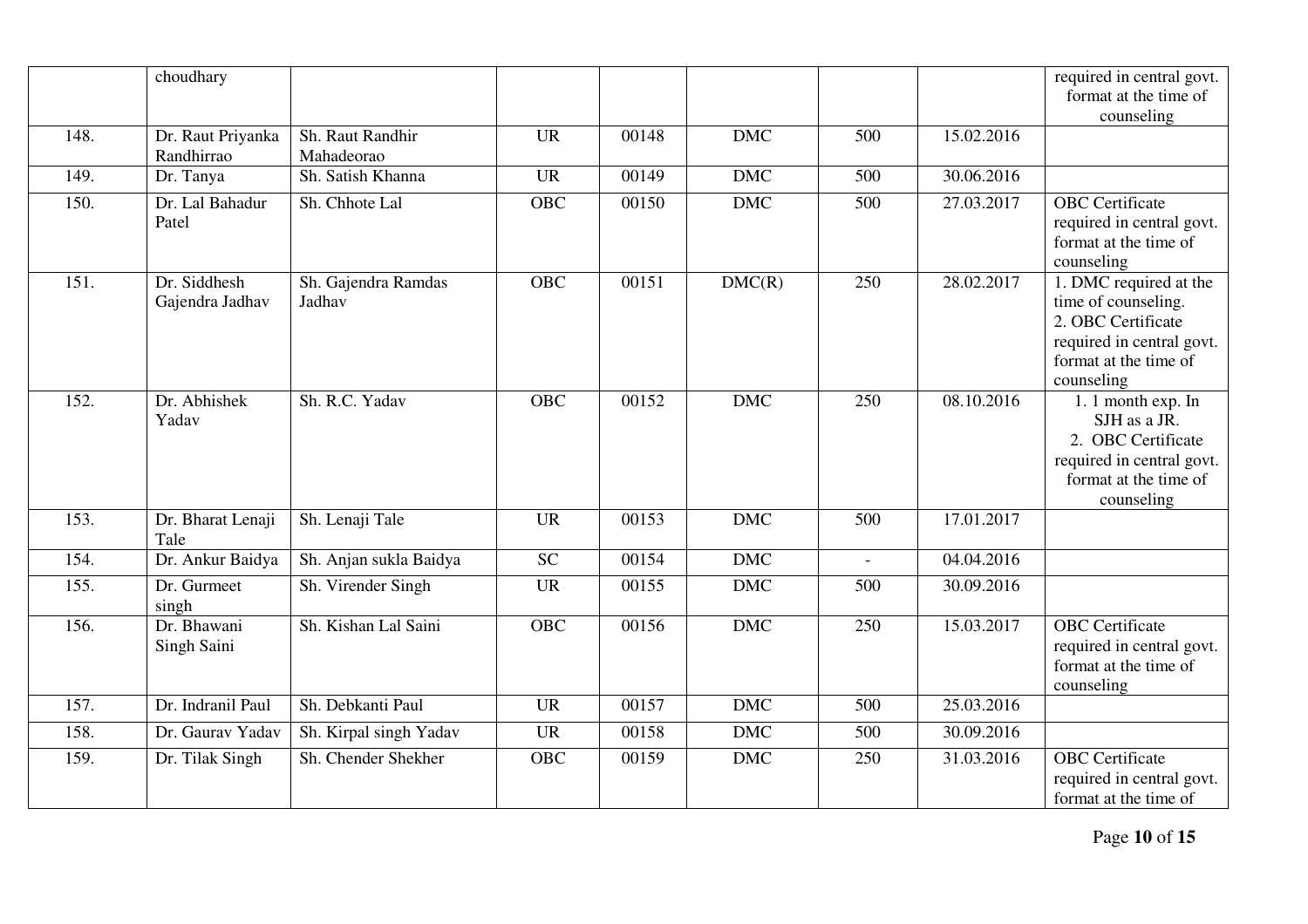|      |                             |                         |           |       |            |                |            | counseling                                                                                       |
|------|-----------------------------|-------------------------|-----------|-------|------------|----------------|------------|--------------------------------------------------------------------------------------------------|
| 160. | Dr. Rajendra<br>Kumar Meena | Sh. Ram Prasad Meena    | <b>ST</b> | 00160 | <b>DMC</b> |                | 21.03.2017 |                                                                                                  |
| 161. | Dr. Rajat Kumar             | Sh. Sushil Kumar        | <b>UR</b> | 00161 | DMC(R)     | 500            | 11.04.2017 | DMC required at the<br>time of counseling.                                                       |
| 162. | Dr. Kapil<br>Ramputty       | Sh. Prithviraj Ramputty | <b>UR</b> | 00162 | <b>DMC</b> | 500            | 31.12.2015 | 3 months & 10 days<br>exp. In AIIMS as a JR.                                                     |
| 163. | Dr. Sanchay<br>Pandey       | Sh. Tara Prasad Pandey  | <b>UR</b> | 00163 | DMC(R)     | 500            | 19.03.2017 | DMC required at the<br>time of counseling.                                                       |
| 164. | Dr. Tulika kar              | Sh. Pradyut Kar         | <b>UR</b> | 00164 | <b>DMC</b> | 500            | 18.04.2017 |                                                                                                  |
| 165. | Dr. Mahendra                | Sh. Surjaram            | <b>UR</b> | 00165 | <b>DMC</b> | 500            | 25.03.2016 | $3, 1/2$ months exp. In<br>SJH as a JR.                                                          |
| 166. | Dr. Tarun<br>Chaudhary      | Sh. Satyapal Singh      | <b>UR</b> | 00166 | <b>DMC</b> | 500            | 31.03.2017 |                                                                                                  |
| 167. | Dr. Rubin Sharma            | Sh. Awani Kumar         | <b>UR</b> | 00167 | DMC(R)     | 500            | 15.04.2017 | DMC required at the<br>time of counseling.                                                       |
| 168. | Dr. Shakeeba<br>Parveen     | Sh. Abdul Ghaffar Ahmad | OBC       | 00168 | <b>DMC</b> | 250            | 19.04.2016 | <b>Renew OBC Certificate</b><br>required in central govt.<br>format at the time of<br>counseling |
| 169. | Dr. Naseem<br>Ahmad         | Sh. Nafees Ahmad        | <b>UR</b> | 00169 | <b>DMC</b> | 500            | 27.02.2017 |                                                                                                  |
| 170. | Dr. Rajeev Kumar<br>Meena   | Sh. Bharat Lal Meena    | <b>ST</b> | 00170 | <b>DMC</b> | $\blacksquare$ | 21.03.2017 |                                                                                                  |
| 171. | Dr. Lokesh<br>Kumar Meena   | Sh. Bhoor Singh Meena   | <b>ST</b> | 00171 | <b>DMC</b> | $\overline{a}$ | 28.07.2016 |                                                                                                  |
| 172. | Dr. Vipandeep<br>Kaur       | Sh. S. Dhir Singh       | <b>UR</b> | 00172 | <b>DMC</b> | 500            | 23.03.2016 |                                                                                                  |
| 173. | Dr. Shubhagni<br>Sharma     | Sh. Narendra Sharma     | <b>UR</b> | 00173 | <b>DMC</b> | 500            | 31.03.2017 |                                                                                                  |
| 174. | Dr. Khemendra<br>Vyas       | Sh. Manoj Kumar Vyas    | <b>UR</b> | 00174 | <b>DMC</b> | 500            | 31.03.2017 |                                                                                                  |
| 175. | Dr. Isha Paruthy            | Sh. Sharad Paruthy      | <b>UR</b> | 00175 | <b>DMC</b> | 500            | 31.03.2016 | 1.3 months exp. In Sjh<br>as a JR.<br>2. Photo not attached.                                     |
| 176. | Dr. Shivam                  | Sh. Arun Kumar Pandey   | <b>UR</b> | 00176 | DMC        | 500            | 17.08.2016 |                                                                                                  |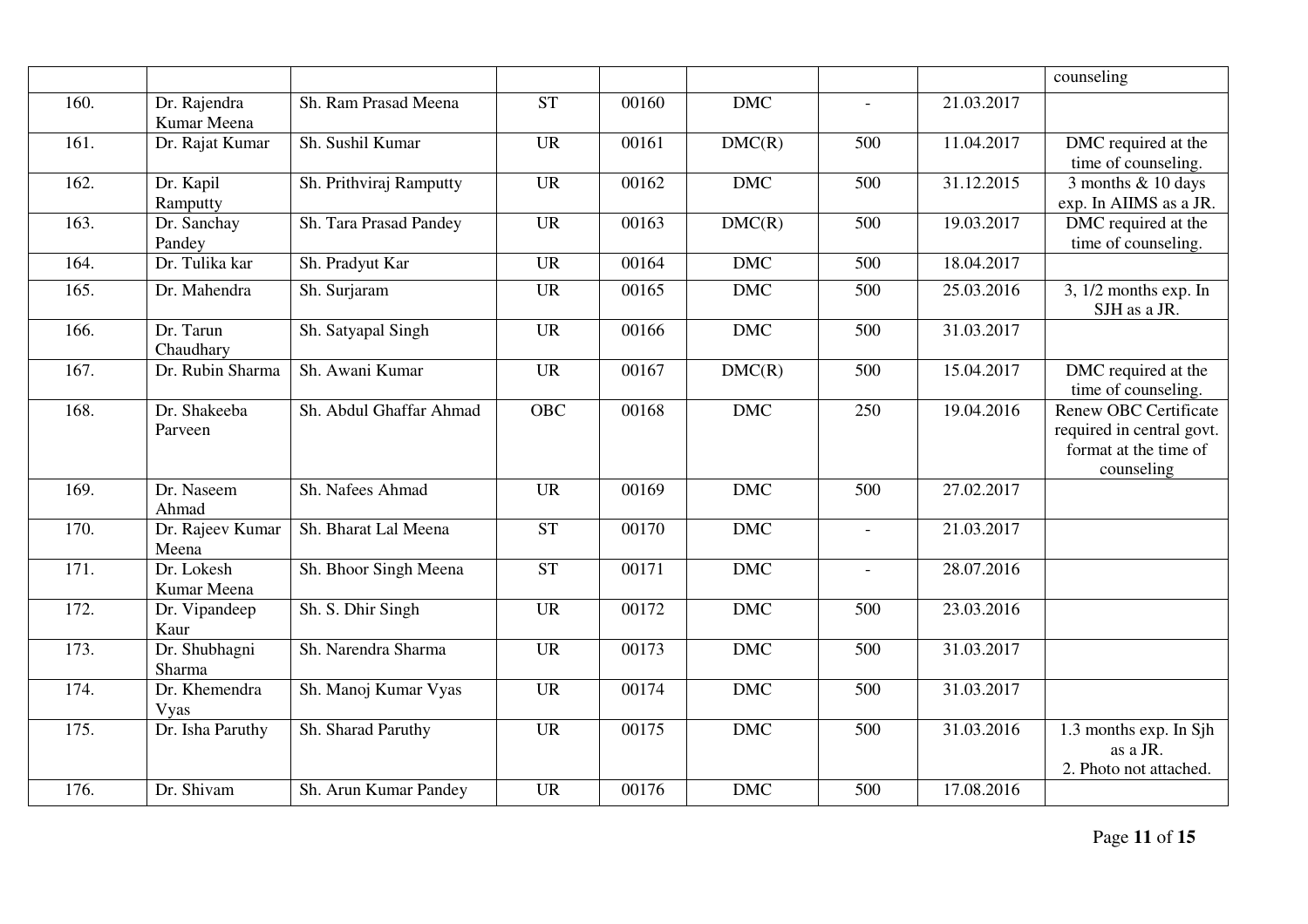| 177. | Dr. Rosangliani<br><b>Cherand Momin</b> | Sh. Rokhowma D. Shira          | <b>ST</b>  | 00177 | <b>DMC</b> | $\equiv$                 | 03.03.2016 |                                                                                                                                                             |
|------|-----------------------------------------|--------------------------------|------------|-------|------------|--------------------------|------------|-------------------------------------------------------------------------------------------------------------------------------------------------------------|
| 178. | Dr. Shazia Rashid                       | Sh. Rashid Siddiqui            | <b>UR</b>  | 00178 | DMC(R)     | 500                      | 30.03.2017 | DMC required at the<br>time of counseling.                                                                                                                  |
| 179. | Dr. Nayed<br>Siddiqui                   | Sh. M.S. Siddiqui              | <b>UR</b>  | 00179 | <b>DMC</b> | 500                      | 30.03.2017 |                                                                                                                                                             |
| 180. | Dr. Aman Chawla                         | Sh. Baljeet Chawla             | <b>UR</b>  | 00180 | <b>DMC</b> | 500                      | 31.12.2016 |                                                                                                                                                             |
| 181. | Dr. Prem Kumar<br>Yadav                 | Sh. Pramod Kumar Yadav         | <b>UR</b>  | 00181 | <b>DMC</b> | 500                      | 21.03.2017 |                                                                                                                                                             |
| 182. | Dr. Kulwinder<br>Kaur                   | Sh. Kuldeep singh              | <b>UR</b>  | 00182 | <b>DMC</b> | 500                      | 31.03.2016 |                                                                                                                                                             |
| 183. | Dr. Narendra<br>Kumar Patel             | Sh. Hari Lal Patel             | OBC        | 00183 | <b>DMC</b> | 250                      | 25.02.2017 | 1.2 months working<br>exp. In ESI hospital as a<br>JR.<br>2. OBC Certificate<br>required in Prescribed<br>central govt. format at<br>the time of counseling |
| 184. | Dr. Nayan<br>Gautam                     | Sh. D.K. Gautam                | <b>UR</b>  | 00184 | <b>DMC</b> | 500                      | 28.03.2016 | 44 days working exp. In<br>GTB as a JR.                                                                                                                     |
| 185. | Dr. Vinay Singh<br>Rathore              | Sh. Radhe Lal Rathore          | <b>UR</b>  | 00185 | <b>DMC</b> | 500                      | 07.08.2016 | 1.ICC Required at the<br>time of counseling.<br>2.5 months working<br>exp. In ESI as a JR.                                                                  |
| 186. | Dr. Shabana<br>Shahin                   | Sh. Haroon Rashid              | <b>UR</b>  | 00186 | DMC(R)     | 500                      | 31.03.2017 | DMC required at the<br>time of counseling.                                                                                                                  |
| 187. | Dr. Vivek Sharma                        | Sh. Kuldeep Kumar              | <b>UR</b>  | 00187 | <b>DMC</b> | 500                      | 01.11.2016 |                                                                                                                                                             |
| 188. | Dr. Pavan Kumar                         | Sh. Brijnarayan Brajesh        | <b>UR</b>  | 00188 | <b>DMC</b> | 500                      | 03.01.2017 |                                                                                                                                                             |
| 189. | Dr. Arnab Das                           | Sh. Uttam Kumar Das            | <b>SC</b>  | 00189 | <b>DMC</b> | $\overline{\phantom{a}}$ | 03.03.2016 |                                                                                                                                                             |
| 190. | Dr. Md. Taha<br>Shibli                  | Sh. Sirajuddin Nadwi           | <b>PWD</b> | 00190 | DMC(R)     | $\overline{a}$           | 25.04.2017 | DMC required at the<br>time of counseling.                                                                                                                  |
| 191. | Dr. Intekhab<br>Alam                    | Sh. Maqsood Ahmad              | <b>UR</b>  | 00191 | <b>DMC</b> | 500                      | 31.03.2017 |                                                                                                                                                             |
| 192. | Dr. Praveen<br>Kumar                    | Sh. Dhaneshwar Prasad<br>Yadav | <b>OBC</b> | 00192 | <b>DMC</b> | 250                      | 30.06.2016 | <b>Renew OBC Certificate</b><br>required in central govt.<br>format at the time of                                                                          |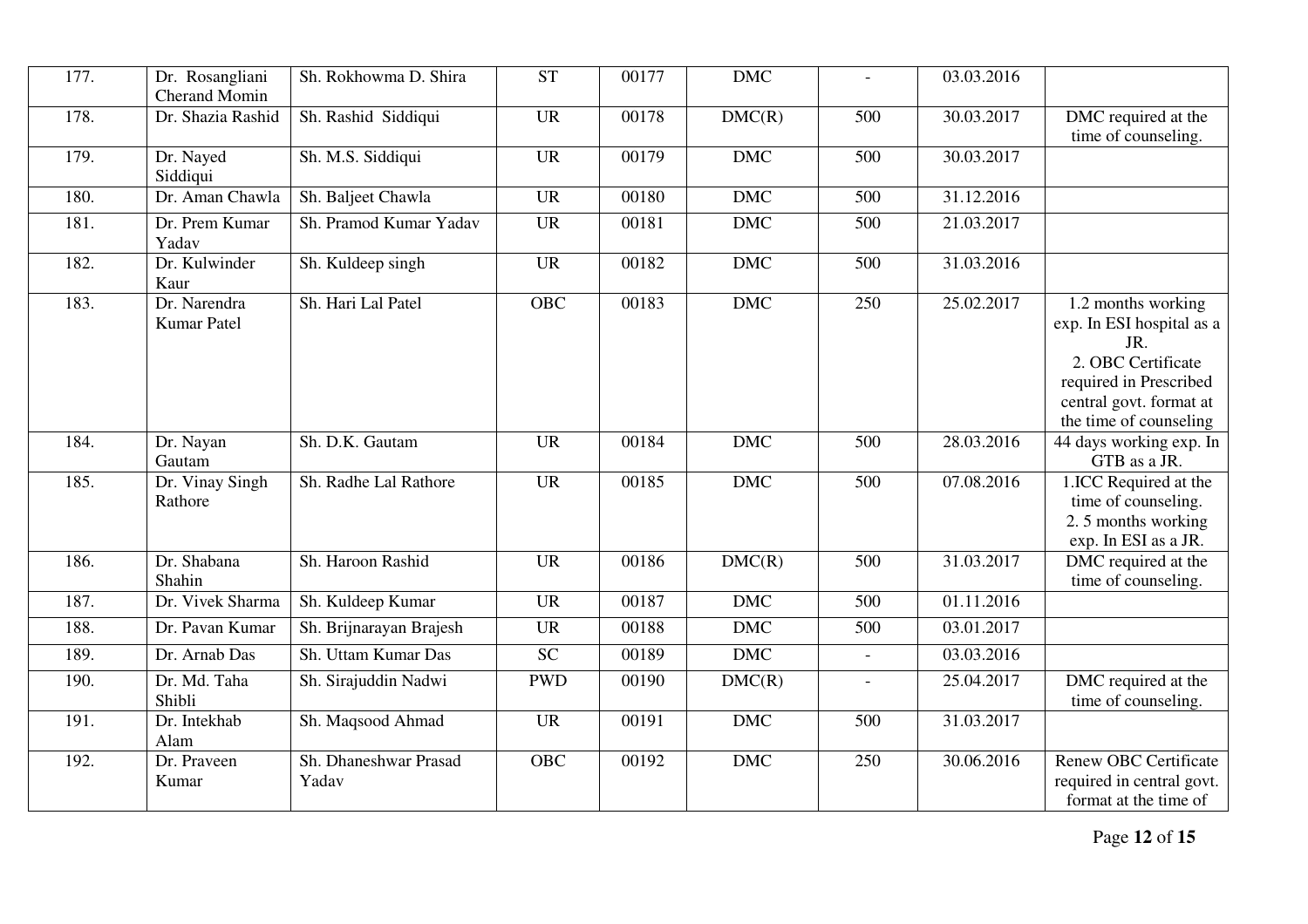|      |                            |                                      |                    |       |            |                          |            | counseling                                              |
|------|----------------------------|--------------------------------------|--------------------|-------|------------|--------------------------|------------|---------------------------------------------------------|
| 193. | Dr. Abhishek<br>Kumar      | Sh. Mundrika Prasad<br>Sudhanshu     | <b>PWD</b><br>(SC) | 00193 | <b>DMC</b> | $\overline{a}$           | 31.01.2017 | $21.04.2017$ to<br>30.06.2017 working<br>exp. In JR SJH |
| 194. | Dr. Rahul<br>Raghuwanshi   | Sh. Ranveer Singh<br>Raghuwanshi     | <b>UR</b>          | 00194 | <b>DMC</b> | 500                      | 22.05.2016 |                                                         |
| 195. | Dr. Anuradha<br>Kushwah    | Sh. Arjun Singh Kushwah              | <b>UR</b>          | 00195 | <b>DMC</b> | 500                      | 15.01.2016 | 2 months exp. In Sjh as<br>a JR.                        |
| 196. | Dr. Rishabh<br>Pandey      | Sh. Shiva Kant Pandey                | <b>UR</b>          | 00196 | DMC(R)     | 500                      | 10.04.2017 | DMC required at the<br>time of counseling.              |
| 197. | Dr. Jagdish<br>Prasad Ola  | Sh. Begaram Ola                      | <b>OBC</b>         | 00197 | DMC(R)     | 250                      | 02.03.2017 | DMC required at the<br>time of counseling.              |
| 198. | Dr. Shailesh<br>Sharma     | Sh. Sahdev Sharma                    | <b>UR</b>          | 00198 | <b>DMC</b> | 500                      | 16.02.2017 |                                                         |
| 199. | Dr. Dipshikha<br>Chaurasia | Sh. Ajay chaurasia                   | <b>UR</b>          | 00199 | <b>DMC</b> | 500                      | 08.03.2016 |                                                         |
| 200. | Dr. Neelofar<br>Pasha      | Sh. Marghoob Alam                    | <b>UR</b>          | 00200 | <b>DMC</b> | 500                      | 12.10.2015 |                                                         |
| 201. | Dr. Kawoto<br>Rhakho       | Sh. Chekhuta Rhakho                  | <b>ST</b>          | 00201 | <b>DMC</b> | $\overline{\phantom{a}}$ | 22.02.2017 |                                                         |
| 202. | Dr. Shweta<br>Dwivedi      | Sh. Satyendra Dwivedi                | <b>UR</b>          | 00202 | DMC(R)     | 500                      | 10.04.2017 | DMC required at the<br>time of counseling.              |
| 203. | Dr. Sana Beg               | Sh. Md. Moazzam Beg                  | <b>UR</b>          | 00203 | DMC(R)     | 500                      | 30.03.2017 | DMC required at the<br>time of counseling.              |
| 204. | Dr. Mughaka<br>Sumi        | Sh. Khuvito Sumi                     | <b>ST</b>          | 00204 | <b>DMC</b> | $\bar{a}$                | 30.03.2017 |                                                         |
| 205. | Dr. Kalpesh<br>Gupta       | Sh. K.K Gupta                        | <b>OBC</b>         | 00205 | <b>DMC</b> | 250                      | 09.01.2016 |                                                         |
| 206. | Dr. Surbhi                 | Sh. Mohan Lal Avasthi                | <b>UR</b>          | 00206 | <b>DMC</b> | 500                      | 31.03.2017 |                                                         |
| 207. | Dr. Tanisha<br>Choudhary   | Sh. Jaishankar choudhary             | <b>OBC</b>         | 00207 | <b>DMC</b> | 250                      | 31.03.2016 |                                                         |
| 208. | Dr. Bushra<br>Mokhtar      | Sh. Md. Mokhtar Khan                 | <b>UR</b>          | 00208 | DMC(R)     | 500                      | 13.04.2017 | DMC required at the<br>time of counseling.              |
| 209. | Dr. Navin Kumar            | Sh. Kamaleshwari Prasad<br>Chourasia | <b>UR</b>          | 00209 | <b>DMC</b> | 500                      | 10.01.2017 |                                                         |
| 210. | Dr. Toijam Ajenta<br>Kumar | Sh. Toijam Kumar                     | <b>OBC</b>         | 00210 | <b>DMC</b> | 250                      | 17.03.2017 | <b>OBC</b> Certificate<br>required in central govt.     |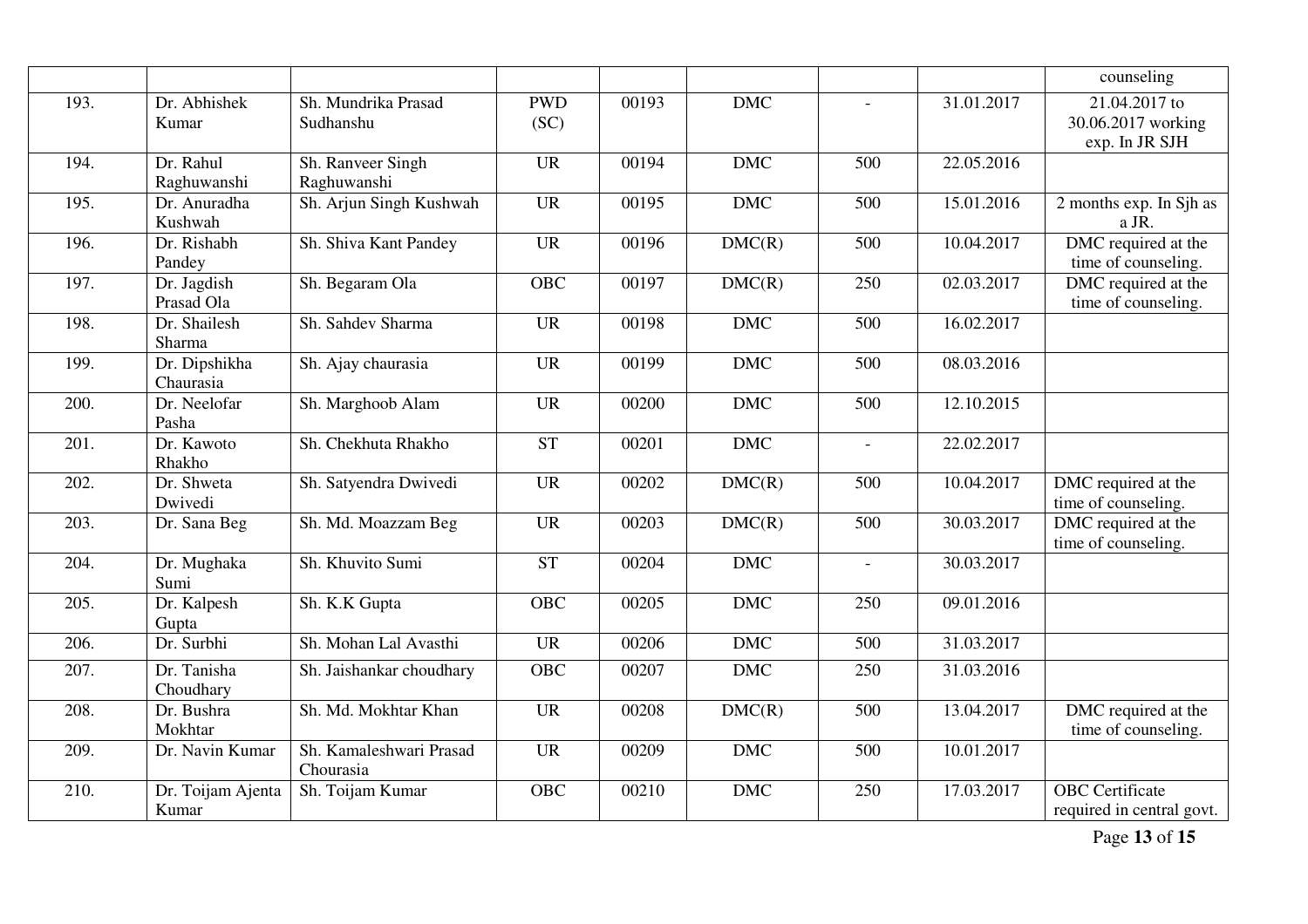|                    |                            |                                |            |       |            |     |            | format at the time of<br>counseling        |
|--------------------|----------------------------|--------------------------------|------------|-------|------------|-----|------------|--------------------------------------------|
| 211.               | Dr. Juveria<br>Iftakhar    | Sh. Iftakhar Ahmed             | <b>OBC</b> | 00211 | <b>DMC</b> | 250 | 09.03.2016 |                                            |
| 212.               | Dr. Chirag Kiran<br>Shah   | Sh. Kiran jayantilal Shah      | <b>UR</b>  | 00212 | <b>DMC</b> | 500 | 01.03.2016 |                                            |
| 213.               | Dr. Javed Khan             | Sh. Alidraj mansoori           | <b>UR</b>  | 00213 | <b>DMC</b> | 500 | 31.08.2016 | 3 months working exp.<br>In sjh as a JR.   |
| 214.               | Dr. Shadab Khan            | Sh. Salim Khan                 | <b>UR</b>  | 00214 | DMC(R)     | 500 | 29.03.2017 | DMC required at the<br>time of counseling. |
| 215.               | Dr. Saurabh<br>Verma       | Sh. Shiv Avtar Verma           | <b>UR</b>  | 00215 | DMC(R)     | 500 | 10.04.2017 | DMC required at the<br>time of counseling. |
| 216.               | Dr. Nomita                 | Sh. Himendra Bhardwaj          | <b>UR</b>  | 00216 | <b>DMC</b> | 500 | 31.03.2016 |                                            |
| $\overline{217}$ . | Dr. Rajesh Kumar<br>Baghel | Sh. Hari singh                 | <b>UR</b>  | 00217 | DMC(R)     | 500 | 02.03.2017 | DMC required at the<br>time of counseling. |
| 218.               | Dr. Nancy                  | Sh. Rajesh Kumar               | <b>UR</b>  | 00218 | <b>DMC</b> | 500 | 31.03.2016 |                                            |
| 219.               | Dr. Amandeep<br>Singh      | Sh. Ranjeet Singh              | <b>UR</b>  | 00219 | <b>DMC</b> | 500 | 31.03.2016 |                                            |
| 220.               | Dr. Trisha<br>Majumdar     | Sh. Jyoti Ranjan Majumdar      | <b>UR</b>  | 00220 | <b>DMC</b> | 500 | 15.07.2016 |                                            |
| 221.               | Dr. Aditi Bhati            | Sh. Adesh Bhati                | <b>OBC</b> | 00221 | DMC(R)     | 250 | 02.05.2017 | DMC required at the<br>time of counseling. |
| 222.               | Dr. Arvind Kumar<br>Anal   | Sh. Ram Naresh Singh           | <b>UR</b>  | 00222 | <b>DMC</b> | 500 | 07.03.2016 |                                            |
| 223.               | Dr. Chirag<br>Sandooja     | Sh. Jitender Kumar<br>Sandooja | <b>UR</b>  | 00223 | <b>DMC</b> | 500 | 21.03.2017 |                                            |
| 224.               | Dr. Mohd Aamir             | Sh. Mohd Qamar                 | <b>UR</b>  | 00224 | DMC(R)     | 500 | 18.04.2017 | DMC required at the<br>time of counseling. |
| 225.               | Dr. Prashant               | Sh. Shyam Kishore              | <b>UR</b>  | 00225 | <b>DMC</b> | 500 | 23.09.2015 |                                            |
| 226.               | Dr. Sushant<br>Kumar       | Sh. Ramakant Chauhan           | <b>UR</b>  | 00226 | <b>DMC</b> | 500 | 31.01.2017 |                                            |
| 227.               | Dr. Rohit Kumar            | Sh. Krishna Kumar Singh        | <b>UR</b>  | 00227 | <b>DMC</b> | 500 | 31.01.2017 |                                            |
| 228.               | Dr. Ashish Kumar           | Sh. Ram Chandra Gupta          | <b>UR</b>  | 00228 | <b>DMC</b> | 500 | 31.03.2017 |                                            |
| 229.               | Dr. Abhishek Roy           | Sh. Basabendra Roy             | <b>UR</b>  | 00229 | <b>DMC</b> | 500 | 25.03.2016 |                                            |
| 230.               | Dr. Amir Khan              | Sh. Zulfikar Ali               | <b>UR</b>  | 00230 | <b>DMC</b> | 500 | 31.03.2017 |                                            |